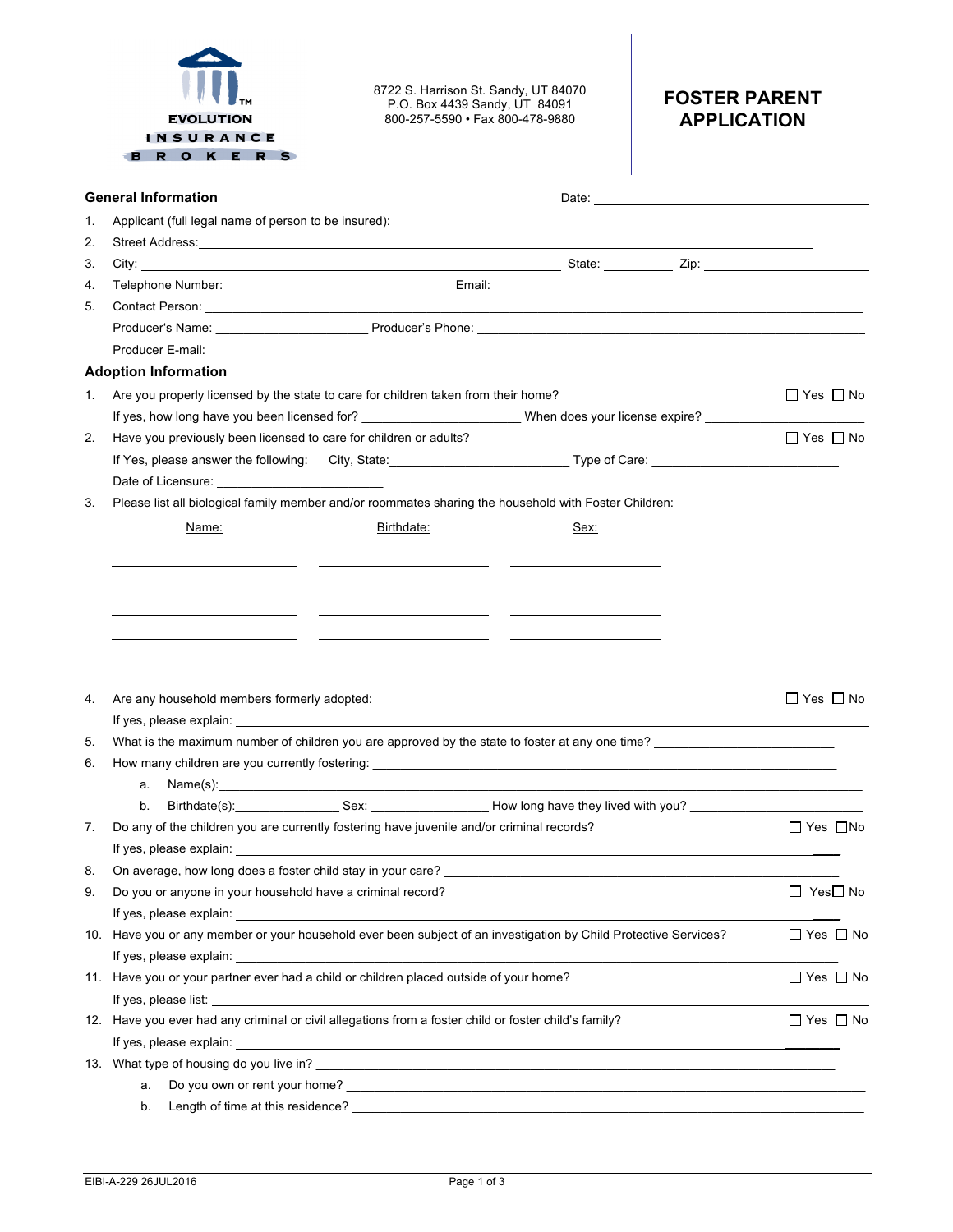| C.                                 | Is there a swimming pool or trampoline on your property?                                                                                                                                                                       |             |                     | $\Box$ Yes $\Box$ No |  |  |  |
|------------------------------------|--------------------------------------------------------------------------------------------------------------------------------------------------------------------------------------------------------------------------------|-------------|---------------------|----------------------|--|--|--|
|                                    | If yes, is it securely fenced?                                                                                                                                                                                                 |             |                     | $\Box$ Yes $\Box$ No |  |  |  |
| 14. Do you have any pets?          |                                                                                                                                                                                                                                |             |                     | $\Box$ Yes $\Box$ No |  |  |  |
| If yes, please list the following: |                                                                                                                                                                                                                                |             |                     |                      |  |  |  |
| Name:                              | Breed:                                                                                                                                                                                                                         | Age/Weight: | Previous incidents: |                      |  |  |  |
| 1                                  | <u> 1989 - Johann Barbara, martxa a shekara 1989 - An</u><br><u> The Communication of the Communication</u>                                                                                                                    |             |                     |                      |  |  |  |
| 2                                  |                                                                                                                                                                                                                                |             |                     |                      |  |  |  |
|                                    | 15. Do you, your partner or any members of your household, have any chronic illnesses, handicaps, or history of a mental illness that may                                                                                      |             |                     |                      |  |  |  |
|                                    | affect your capacity to parent a child, who may be physically or behaviorally challenging?                                                                                                                                     |             |                     |                      |  |  |  |
|                                    |                                                                                                                                                                                                                                |             |                     |                      |  |  |  |
| 16. References:                    |                                                                                                                                                                                                                                |             |                     |                      |  |  |  |
| Name:                              | Relationship:                                                                                                                                                                                                                  | Address:    |                     | Phone Number:        |  |  |  |
|                                    | <u> 1990 - Jan Alexandria (h. 1980).</u><br><u> 1989 - Johann Stein, fransk politik (</u>                                                                                                                                      |             |                     |                      |  |  |  |
| 2                                  |                                                                                                                                                                                                                                |             |                     |                      |  |  |  |
|                                    |                                                                                                                                                                                                                                |             |                     |                      |  |  |  |
|                                    | Would you like coverage for any of the following?                                                                                                                                                                              |             |                     |                      |  |  |  |
|                                    | □ Sexual Abuse & Molestation<br>□ Assault & Battery □ Concealed Weapons                                                                                                                                                        |             |                     |                      |  |  |  |
| □ Rescue & Evacuation              |                                                                                                                                                                                                                                |             |                     |                      |  |  |  |
|                                    | Select Limit: □ \$5,000 □ \$10,000 □ \$15,000                                                                                                                                                                                  |             |                     |                      |  |  |  |
|                                    | If checked, schedule activities: Letter and the state of the state of the state of the state of the state of the state of the state of the state of the state of the state of the state of the state of the state of the state |             |                     |                      |  |  |  |
|                                    |                                                                                                                                                                                                                                |             |                     |                      |  |  |  |
|                                    |                                                                                                                                                                                                                                |             |                     |                      |  |  |  |
|                                    | Limits of Liability - Please select limits:                                                                                                                                                                                    |             |                     |                      |  |  |  |
|                                    | $\Box$ \$5,000 per accident / \$5,000 aggregate                                                                                                                                                                                |             |                     |                      |  |  |  |

\$10,000 per accident / \$10,000 aggregate

 $\Box$  Other:

**Self-Insured Retention (SIR):**  $\Box$  \$500  $\Box$  \$1,000  $\Box$  Other: \$\_\_\_\_\_\_\_\_\_\_\_\_\_\_\_